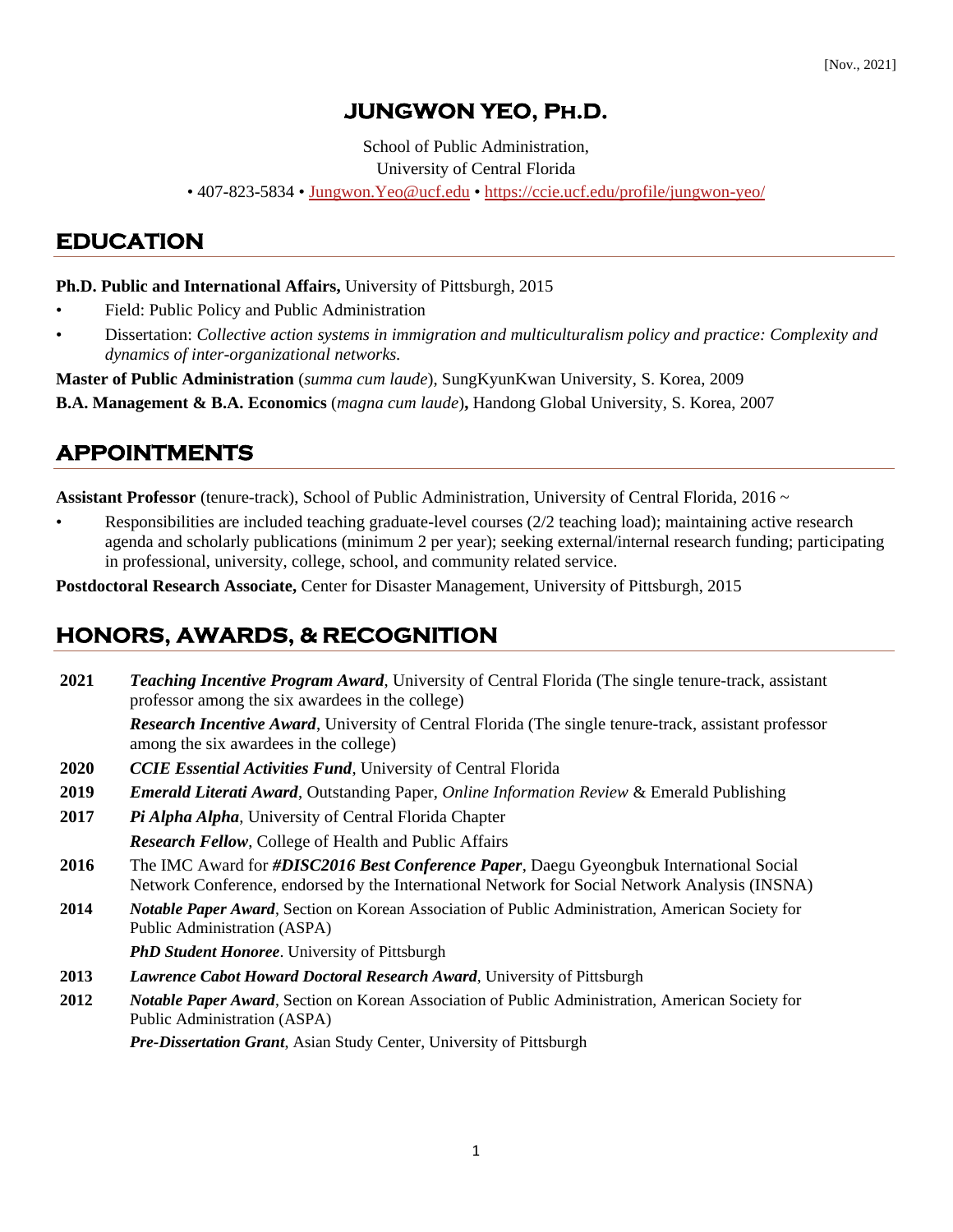### **PUBLICATIONS**

#### **Research Contexts, Areas & Methods**

- **Contexts:** Policy and management issues emerge/evolve around public/global affairs (e.g. emergency and crisis, migration, & border management)
- **Areas:** Behavior, communication, decision making & learning for collective/collaborative problem solving
- **Methods:** Network analysis, statistical analysis, bigdata analysis, decision analysis, & qualitative analysis

#### **Refereed Articles**

*Star (\*) denotes corresponding author & underline denotes student co-author*

*Impact factor and H-index has been updated as of July 4, 2021 [\(https://www.resurchify.com/\)](https://www.resurchify.com/)*

- **2021** Witkowski, K., **Yeo, J.,** Belligoni, S.**,** Ganapati, N. E; Corbin, T; & Rivera, F. Exploring Florida's response to the COVID-19 pandemic. (Accepted, 10.28.2021) (Impact factor: 1.85, H-Index: 44)
	- **Yeo, J.\*** & Jeon, S.H. Leading amid pandemic: Ethical competencies of political leadership. *Public Integrity* (Online first, 10. 12.2021) (Impact factor 1.49, H-Index: 20) https://dio.org/10.1080/10999922.2021.1972610
	- Yeo, **J.\*** & Lee, E.S. Whole community coproduction: A full picture behind the successful COVID-19 response in S. Korea. *Transforming Government: People, Process and Policy*, 15(2), 248-260. (Impact factor: 3.33, H-Index: 37)<https://doi.org/10.1108/TG-05-2020-0088>
	- Yeo, **J.\*** & Jeon, S.H. Smart principles and smart principals: Smart mechanism to enhance street-level accountability. *Public Administration Quarterly* 45(2), 143-165. (Official journal of the American Society of Public Administration) <https://doi.org/10.37808/paq.45.2.2>
	- Yeo, **J.\***, Haupt, B., & Kapucu, N. Aligning disaster policies with practice: 2016 Hurricane Matthew response coordination in Florida. *Natural Hazards Review*, 22(1). (Impact factor: 3.09, H-Index: 57) [https://doi.org/10.1061/\(ASCE\)NH.1527-6996.0000427](https://doi.org/10.1061/(ASCE)NH.1527-6996.0000427)
	- Kessa, R., Sadiq, A.A., & **Yeo, J.** The importance of vertical and horizontal collaboration: United States' response to COVID-19 pandemic. *Chinese Public Administration Review*, 12(1), 61-71. (Official journal of the American Society of Public Administration) <https://cpar.net/index.php/cpar/article/download/260/163>
- **2020 Yeo, J.\***, Knox, C.C., & Hu, Q. Dynamics of long-term disaster recovery communication: Social media data and the 2016 Southern Louisiana flood. *Risk Analysis: An International Journal.* (Online first 12.12.2020). (Impact factor: 3.26, H-Index: 130) <https://doi.org/10.1111/risa.13652>
	- **Yeo, J.\*** Beyond immigration and customs enforcement: Understanding interorganizational collaboration for border management. *Journal of Borderlands Studies.* (Online first, 10 28. 2020). (Impact factor: 1.03, H-Index: 22)<https://doi.org/10.1080/08865655.2020.1833231>
	- Na. C., Lee, S., & **Yeo, J.** How do intercrisis learning outcomes affect intracrisis learning? 'Learning in the making' in the Case of South Korea's COVID-19 response. *Korean Journal of Policy Studies*, 35 (3), 95-118.<http://kjps.snu.ac.kr/Archive/Detail/515>
	- Lee, S., **Yeo, J.**, & Na, C. Learning before and during the COVID-19 outbreak: A comparative analysis of crisis learning in S. Korea and the US. *International Review of Public Administration,* 25 (4), 243-260*.* (Impact factor: 0.57, H-Index: 16)<https://doi.org/10.1080/12294659.2020.1852715>
	- **Yeo., J**.\* Looking for the unseen: A special call for policy responses to pandemic. *International Journal of Policy Studies,* 11(2), 117-122. (Official journal of the Korean Association for Policy Studies) [http://www.kaps.or.kr/en/src/board/view.php?page=1&code=IJPS&mode=&no=7240&s\\_kind=&s\\_type](http://www.kaps.or.kr/en/src/board/view.php?page=1&code=IJPS&mode=&no=7240&s_kind=&s_type=1&s_text=)  $=1$ &s text=
	- Lee. S., **Yeo, J.**, & Na, C. Learning from the past: Distributed cognition and crisis management capabilities for tracking COVID-19. *American Review of Public Administration,* 50(6-7), 729-735. (Impact factor: 2.94, H-Index: 57)<https://doi.org/10.1177/0275074020942412>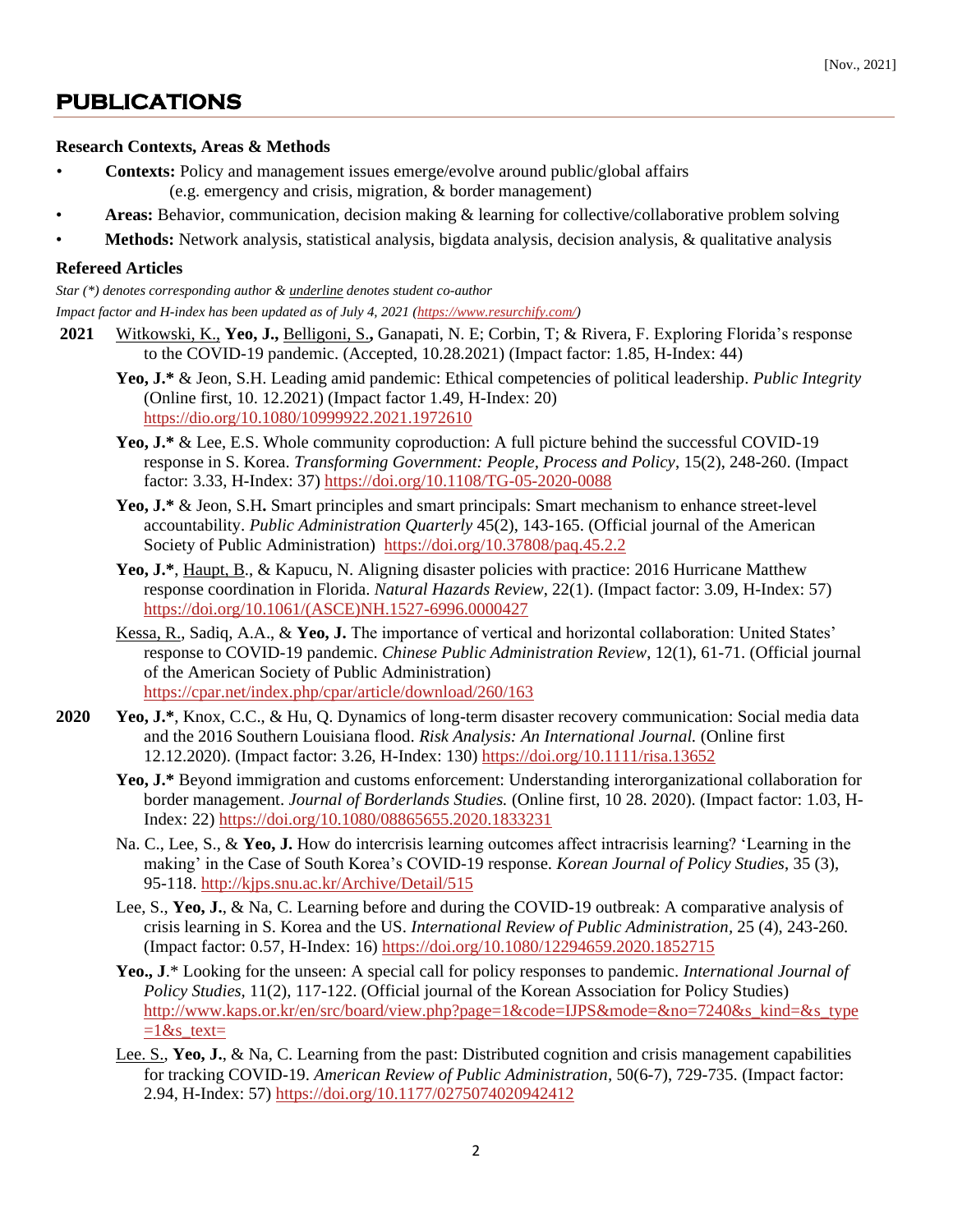- Yeo, **J.\*** Collective action & vulnerable population: Inter-organizational collaboration for undocumented immigrants' disaster safety following Hurricane Irma 2017. *Natural Hazards Review,* 21(1). (Impact factor: 3.09, H-Index: 57) [https://doi.org/10.1061/\(ASCE\)NH.1527-6996.0000344](https://doi.org/10.1061/(ASCE)NH.1527-6996.0000344)
- Yeo, **J.\***, & Huang, X. Migration in public administration research: A systematic review and future directions. *International Journal of Public Administration,* 43(2), 176-187. (Impact factor: 1.85, H-Index: 44)<https://doi.org/10.1080/01900692.2019.1672731>
- **2019 Yeo, J**.\*, & Knox, C.C. Public attention to a local disaster vs. competing focusing events: Google Trends analysis following the 2016 Louisiana flood. *Social Science Quarterly*, 10(7), 2542-2554. (Impact factor: 1.19, H-Index: 90) <https://doi.org/10.1111/ssqu.12666>
	- Comfort, L.K., **Yeo, J.**, & Scheinert, S. Organizational adaptation under stress: Tracing communication processes in four California County Health Departments during the H1N1 threat, April 28, 2009 to March 11, 2011. *American Review of Public Administration,* 49(2), 159-173. (Impact factor: 2.94, H-Index: 57) [https://doi.org/10.1177/0275074018783020](https://doi.org/10.1177%2F0275074018783020)
- **2018 Yeo, J.\*** Antecedents of border management network in El Paso, Texas: An exponential random graph model. *Journal of Homeland Security and Emergency Management*, 15(3). (Impact factor: 1.06, H-Index: 24)<https://doi.org/10.1515/jhsem-2016-0011>
	- **Yeo, J.,** Comfort, L.K. & Jung, K. Timely Assessment of Disaster and Emergency Response Networks in the Aftermath of Superstorm Sandy, 2012. *Online Information Review,* 42(7), 1010-1023. (Impact factor: 2.56, H-Index: 58)<https://doi.org/10.1108/OIR-09-2016-0280>
	- Shin, Y.A., **Yeo, J.**, & Jung, K. The effectiveness of international non-governmental organizations' response operations during public health emergency: Lessons learned from the 2014 Ebola outbreak in Sierra Leone. *International Journal of Environmental Research and Public Health,* 15(4), 1-13. (Impact factor: 3.36, H-Index: 113*)* <https://doi.org/10.3390/ijerph15040650>
	- **Yeo, J.**, Knox, C.C., & Jung, K. Unveiling cultures in emergency response communication networks on social media: Following the 2016 Louisiana floods. *Quality & Quantity,* 52(2), 519-535. (Impact factor: 3.65, H-Index: 57)<https://doi.org/10.1007/s11135-017-0595-3>
- **2017 Yeo, J.\***, & Comfort, L.K. An expected event, but unprecedented damage: Structure and gaps of large-scale response coordination of the 2011 Thailand floods. *Disaster Prevention and Management: An International Journal*, 26(4), 458-470. (Impact factor: 1.48, H-Index: 53) [https://doi.org/10.1108/DPM-](https://doi.org/10.1108/DPM-02-2017-0048)[02-2017-0048](https://doi.org/10.1108/DPM-02-2017-0048)
- **2016** Erkan, B., Ertan, G., **Yeo, J.**, & Comfort, L.K. Risk, profit, or safety: Sociotechnical systems under stress. *Safety Science*, 88(s), 199–210. (Impact factor: 5.49, H-Index: 111) <https://doi.org/10.1016/j.ssci.2016.02.002>
	- **Yeo, J**.\* Recent administrative and managerial practices and public service motivation: Evidence from Seoul city government, South Korea. *International Journal of Public Administration*, 39(3), 216-225. (Impact factor: 1.85, H-Index: 44)<https://doi.org/10.1080/01900692.2015.1004083>
- **2013** Comfort, L.K., [Scheinert,](http://www.researchgate.net/researcher/2007316431_Steve_Scheinert) S., **[Yeo,](http://www.researchgate.net/researcher/2007379999_Jungwon_Yeo) J.**, [Schuh,](http://www.researchgate.net/researcher/72988771_Russell_Schuh) R., [Duran,](http://www.researchgate.net/researcher/74018637_Luis_Duran) L., & [Potter,](http://www.researchgate.net/researcher/38174602_Margaret_A_Potter) M.A. Using Bayesian influence diagrams to assess organizational performance in four California county health departments, April-July 2009, *Journal of Public Health Management & Practice,* 19(s), 63-64. (Impact factor: 1.22; H-Index: 50) https://dio.org[/10.1097/PHH.0b013e31828bf6f6](https://doi.org/10.1097/phh.0b013e31828bf6f6)

#### **Book Chapters**

*Star (\*) denotes invited chapter & underline denotes student co-author*

- **2020 Yeo, J.** Who are in charge? Whole community approach emergency management in the U.S., Chapter 7. In Lee, W.H, Kim, D., Ko, K., & Kim, T.H. (eds.) *U.S. Public Administration and Policy: Perspectives from Korean Scholars.* Daeyoung Moonhwasa Publishing Co. (In Korean).\*
	- Shin, Y.A., & **Yeo, J**. Response to Ebola virus outbreak in a refugee camp: Local contexts vs. international standards, Chapter 14, In Knox, C.C. & Haupt, B. (eds.), *Cultural Competency for Emergency and Crisis Management: Concepts, Theories and Case Studies*, Routledge.\*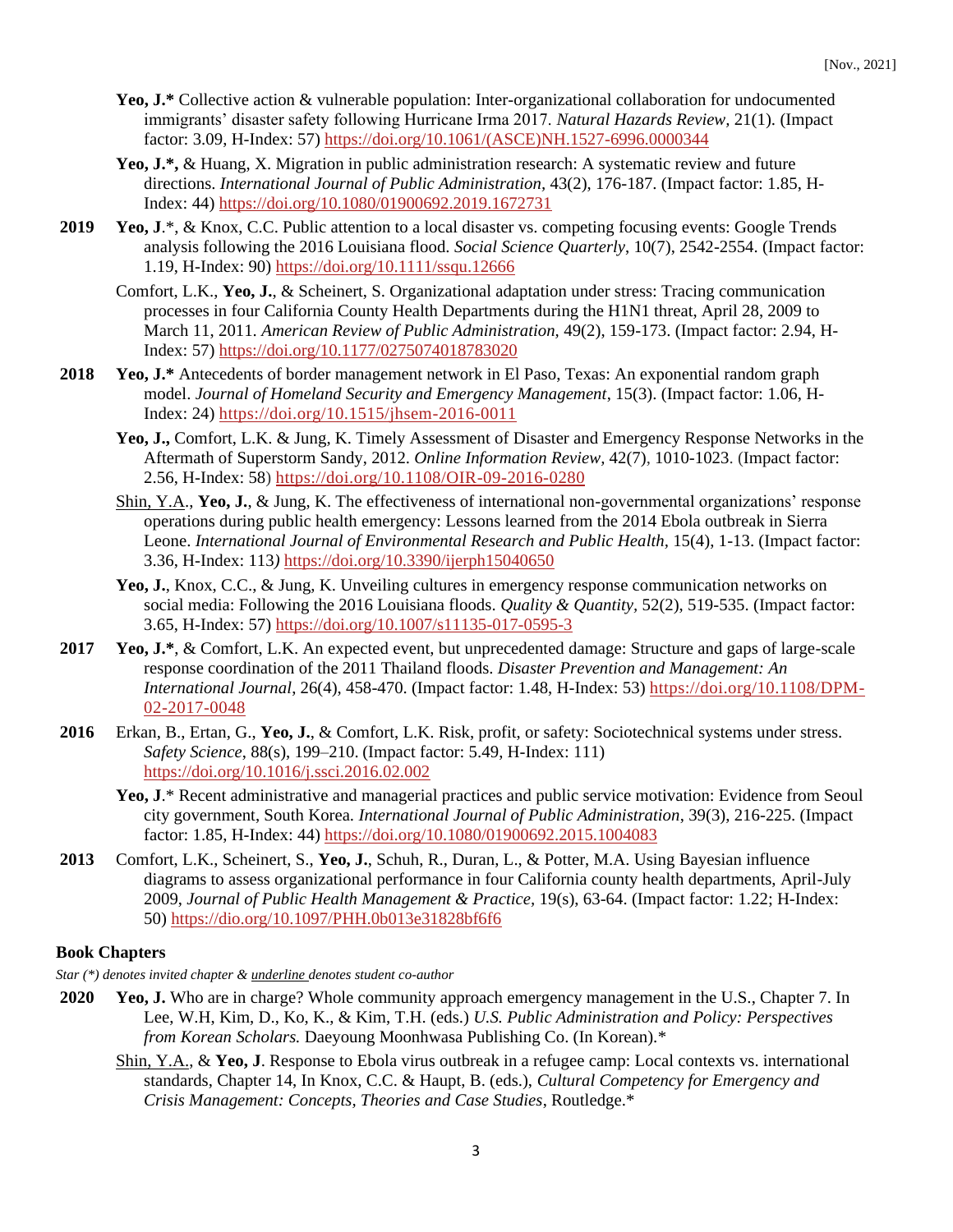#### **Refereed Encyclopedia Entries**

*Underline denotes student co-author*

- **2018 Yeo, J.**, Li, H., Shin, Y.A., & Haupt, B. Cultural approaches to crisis management, In Farazmand, A. (ed.), *Global Encyclopedia of Public Administration, Public Policy, and Governance*, Springer. Pp.1517-1261 [https://doi.org/10.1007/978-3-319-31816-5\\_794-1](https://doi.org/10.1007/978-3-319-31816-5_794-1)
	- Jeong, B.G., & **Yeo, J.** UN and crisis management, In Farazmand, A. (ed.), *Global Encyclopedia of Public Administration, Public Policy, and Governance*, Springer. Pp.6041-604[8 https://doi.org/10.1007/978-3-](https://doi.org/10.1007/978-3-319-20928-9_850) [319-20928-9\\_850](https://doi.org/10.1007/978-3-319-20928-9_850)

#### **Other Research Publications**

- **2018 Yeo, J.** Interorganizational coordination and a vulnerable population during Hurricane Irma in 2017: A qualitative case study on joint efforts for undocumented immigrant disaster safety. Natural Hazards Center' Quick Response Report. Available at: [https://hazards.colorado.edu/quick-response](https://hazards.colorado.edu/quick-response-report/interorganizational-coordination-and-a-vulnerable-population-during-hurricane-irma-in-2017)[report/interorganizational-coordination-and-a-vulnerable-population-during-hurricane-irma-in-2017](https://hazards.colorado.edu/quick-response-report/interorganizational-coordination-and-a-vulnerable-population-during-hurricane-irma-in-2017)
- **2013** Comfort, L.K., Chalfant, B., Song, J.E., **Yeo, J.,** Chen, M., & Colella, B. The impact of extreme events on business organizations. *NAWB Publications*.

### **RESEARCH FUNDING**

#### **Awarded External Research Funding**

- **2020** *Research working group member.* Emergency management and policy analysis in a pandemic, COVID-19 working groups for public health and social sciences research through the National Science Foundationfunded Social Science Extreme Events Research (SSEER) Network and the CONVERGE facility housed at the Natural Hazards Center Grant no. #1841338 (NSF Award) \$ 1,000
	- *Principal investigator.* What drives interorganizational coordination for immigrant integration? Policy and Institution Research Institute, S. Korea, Research Stipend \$ 2000 (March 2020-March 2021)
- **2017-** *Principal investigator***.** Florida community capacity for protecting undocumented migrants during
- **2018** Hurricane IRMA 2017. Natural Hazard Center Quick Response Grant funded by National Science Foundation Grant No. CMMI1333610 \$1,450. (November, 2017-March, 2018)
- **2016- 2018** *Co- principal investigator***.** Enhancement of the natural hazard response system in rural communities by benchmarking the U.S.A. hazard response systems. Rural Development Administration, National Institute of Agricultural Science, \$ 135,000; Co-PI credit \$27,000 (September, 2016-December, 2018)

#### **Awarded Internal Research Funding**

- **2020** *Principal-investigator.* Spring 2021 CCIE RCRG, Research Course Release Grant, College of Community Innovation and Education, University of Central Florida. (awarded Oct 7, 2020)
- **2017** *Fellow***.** Inter-subjectivity in refugee integration: adapting native citizen's attitudes toward refugees. College of Health and Public Affairs Research Fellow. January 2017-December, 2017. \$2,500

#### **Research Funding under Review**

- 2021 *Principal-investigator*. Smart Coproduction: Evidence-based Whole Community Approach to COVID-19 Response in South Korea. (With Jeon, S.H.) Korea Foundation. \$60,838 (August, 2021)
	- *Co-principal-investigator.* Community Policing and Community Trust: Lessons for Overcoming Barriers, National Institute of Justice. \$513,028 (April, 2021).
	- *Co-principal-investigator.* A Study of police-citizen relations in major U.S. cities: Community impacts and overcoming the systemic strain, National Science Foundation. \$2,866,090 (January, 2021).

#### **Non-Awarded External Research Funding/Fellowship**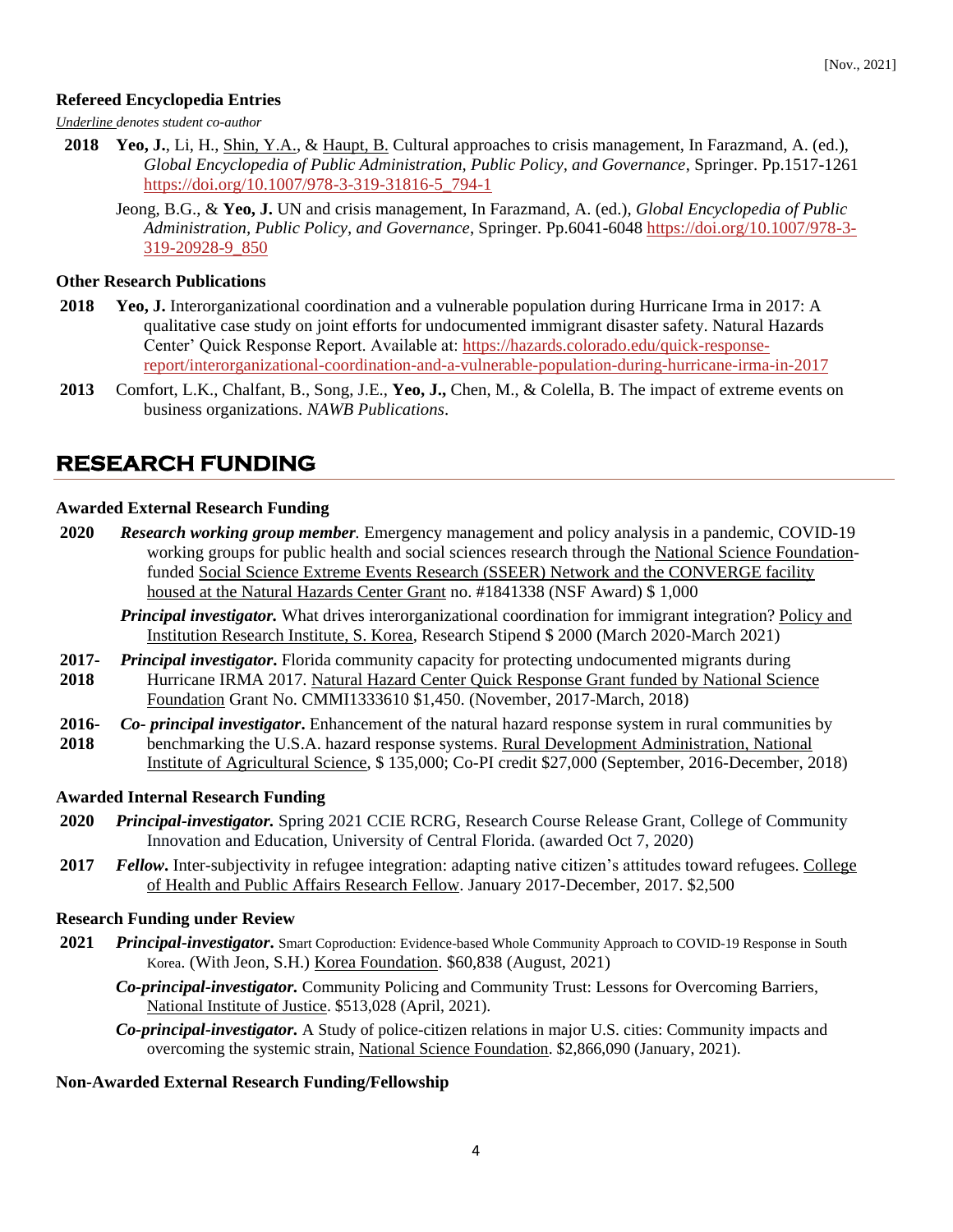- **2020** *Principal-investigator*. Keys to community organizations' survival amid pandemic: Local nonprofit/community organizations' resource mobilization during COVID-19 (with Lee, Y-j.), Natural Hazard Center Quick Response Grant funded by National Science Foundation \$2,150 (October, 2020)
	- *Principal-investigator*. Preparation for post COVID-19 era: Exploring community organizations' preparedness for new normal business operations, (with Huang, X.) UCF SEED funding. \$15,790; PI credit \$9,474 (October, 2020)
	- *Principal-investigator***.** Korea, the global innovation leader: Lessons from data-driven public-private partnership for COVID-19 management in S. Korea. (With Jeon, S.H.) Korea Foundation. \$56,004; PI credit \$33,281 (August, 2020)
	- *Co-principal investigator***.** Equity for excellence in government: Family-friendly polices as system changers to combat the leaky pipeline of female professionals (with Jeon, S. H) IBM Business of Government \$20,000 (April 2020)
	- *Principal investigator***.** Race, ethnicity and the 2019 novel coronavirus pandemic: Response behaviors of Asian diaspora and others in the U.S. (with & Huang, X.) Natural Hazard Center Quick Response Grant funded by National Science Foundation \$2,000 (March 2020)
	- *Principal investigator*. Preparation to 2019 novel corona virus epidemic: Community stakeholders' plans and efforts in Greater Orlando Area (with & Huang, X.) Natural Hazard Center Quick Response Grant funded by National Science Foundation \$2000. (February 2020)
- **2018** *Development fellow.* Asia Foundation \$5,000 + Two professional development programs (December 2018)
- **2017** *Principal investigator.* Nuclear disaster management system of S. Korea: System structure, antecedents, effect, and processes in policy & practice, (with & Kapucu, N.) Korea Foundation \$164,907 (August, 2017)

### **SELECTED RESEARCH CONFERENCE PRESENTATIONS & TALKS (SINCE 2016)**

#### **Research Conference Presentation**

*Underline denotes student co-author*

- **2021 Yeo, J.** Exploring factors of (in)effective public health systems amid public health crisis: Application of qualitative Bayesian network modeling. Korean Association for Public Administration International Conference, Virtual (June)
	- Carroll, D. & **Yeo, J.** Moving Reform beyond Slogans: Testing the Smart Mechanism Framework for Advancing Street-Level Bureaucratic Accountability. American Society for Public Administration, Virtual (April)
	- Larrison, J & **Yeo, J.** Is Anyone out there? International organizations' response to asylum seekers at the United States-Mexico Border, American Society for Public Administration, Virtual, (April).
- **2020 Yeo, J.** & Scheinert, S. Factors of international disaster response governance following 2014 Nepal earthquake. American Society for Public Administration, Anaheim CA (*accepted for presentation in April, but cancelled due to COVID-19*)
- **2019** Hu, Q., **Yeo, J.** & Kapucu, N. Emergency management network research: Theory to practice, 8th Chinese Public Administration Forum in Tianjin, China. (June)
	- Yuan, F., Liu, R., & Yeo, J. Utilizing crowdsourcing and real-time road condition data for assisting search and rescue volunteers: Following 2017 Hurricane Harvey in Houston. Association for Environmental Studies and Sciences. Orlando FL (June)
	- **Yeo, J.,** Han, C.M., & Lee, M.S**.** Collaborative governance, cliché or abstruse? The state of governance research in public administration since 2010, American Society for Public Administration, Washington D.C (March).
	- Hu, Q., **Yeo, J.** & Kapucu, N**.** (2019, March). Emergency management network research: Theory to practice, American Society for Public Administration, Washington D.C. (March).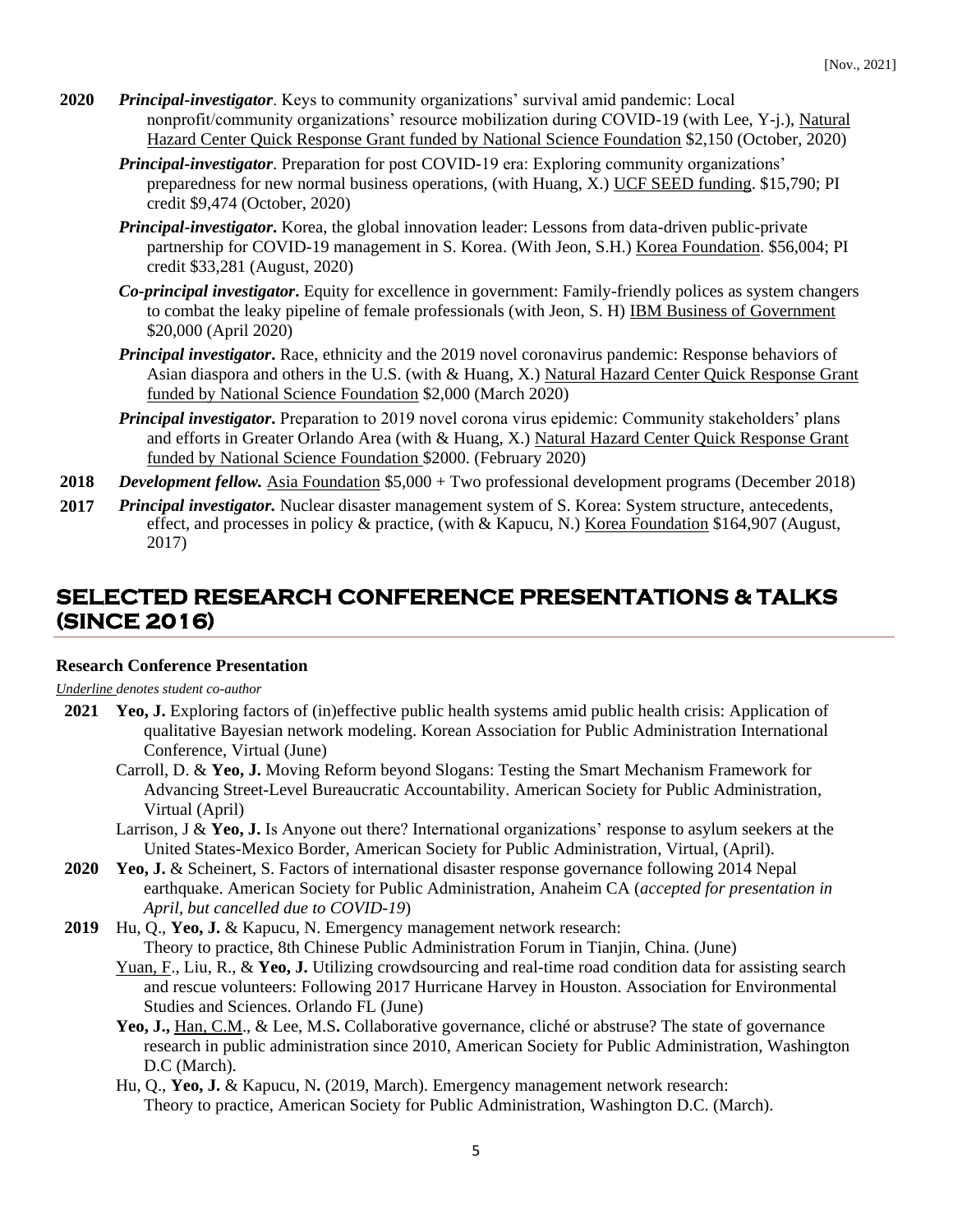- Scheinert, S., **Yeo, J.** & Koliba, C**.** Hybridized accountability structure in watershed governance networks in Lake Champlain Basin, American Society for Public Administration, Washington D.C. (March).
- Yeo, J. Beyond gatekeeping: Unleashing collaborative network for border management, American Society for Public Administration, Washington D.C. (March).
- **2018 Yeo, J.**, Jeong, B.G., & Nelson, P. Faith-based organizations (FBOs) during disaster response: Louisiana flood 2016. Association for Research on Nonprofit Organizations and Voluntary Action, Austin TX. (November).
	- Nam, B.H., Kim, Y., Haupt, B., **Yeo**, **J.**, Kapucu, N., & Lim, C. Case study of communication and decision making in emergency management. US-KOREA Conference on Science, Technology and Entrepreneurship Conference, Washington DC. (August).
	- **Yeo, J.** Rules of local coordination & vulnerable population during Hurricane Irma 2017: A qualitative study on local joint efforts for undocumented immigrants in Apopka Florida. ASCE Infrastructure Resilience Division (IRD) Research Forum 2017 Natural Disasters, Washington DC. (July).
	- **Yeo, J.** & Hong, H. Inter-agency coordination for homeland security and terrorism response of S. Korea. Midwest Political Science Association, Chicago IL. (April).
	- Scheinert, S., **Yeo, J.,** Koliba, C., & Zia, A. Democratic anchorage: Accountability mechanisms in complex watershed governance. American Society for Public Administration, Denver CO. (March).
	- **Yeo, J.,** Knox, C.C., & Jung, K. Big data and decision making in long-term disaster recovery: 2016 Southern Louisiana flood, American Society for Public Administration, Denver CO. (March).
	- Yeo, J., Haupt, B., Kapucu, N., Nam, B.H., <u>Kim, Y., & Lim, C. Comparative analysis</u> of emergency management for rural disaster resilience in the United States and South Korea. Riggs Symposium (SICA). American Society for Public Administration, Denver CO. (March).
	- Buckingham, G. & **Yeo, J.** Integrative learning. Sunshine State Teaching & Learning Conference, Clearwater FL. (February).
	- **Yeo, J.,** Knox, C.C., & Jung, K. Massive flooding versus the Olympics and the presidential election: The trends of public interests in the 2016 Louisiana flood. Southern Political Science Association, New Orleans LA. (January).
- **2017** Nam, B.H., Kim, Y., Haupt, B., **Yeo**, **J.**, Kapucu, N., & Lim, C. Comparison of emergency management systems in the U.S. and S. Korea, US-KOREA Conference on Science, Technology and Entrepreneurship Conference, Washington DC. (August)
	- Jung, K., **Yeo**, **J.**, & Kim, K. Dynamics of political homophily in intergovernmental emergency management networks. International Conference on Public Policy, Singapore. (July).
	- **Yeo, J.** Trust and Commitment: The drivers of migrant integration network in S. Korea, International Institute of Administrative Science-Congress, Aix-en Provence, France. (June)
	- **Yeo, J.**, Knox, C.C., & Jung, K. Massive flooding versus the Olympics and the presidential election: National media coverage and the 2016 Louisiana Flood. American Society for Public Administration, Atlanta GA. (March).
- **2016 Yeo, J.**, & Knox, C.C. Unveiling cultures in interpersonal risk communication networks on social media: Following the 2016 Louisiana flood. Daegu Gyeongbuk International Social Network Conference Daegu, South Korea. (December).
	- **Yeo, J.** Comparative analysis on collaborative immigrant resettlement networks in South Korea, American Society for Public Administration, Seattle WA. (March)
	- Shin, Y.A. & **Yeo, J.** Effectiveness of nonprofit involvement in a large-scale epidemic outbreak: The Ebola epidemic outbreak in Sierra Leone. American Society for Public Administration, Seattle WA. (March)

#### **Invited Lecture/Keynote Address**

*Star (\*) denotes international invitation*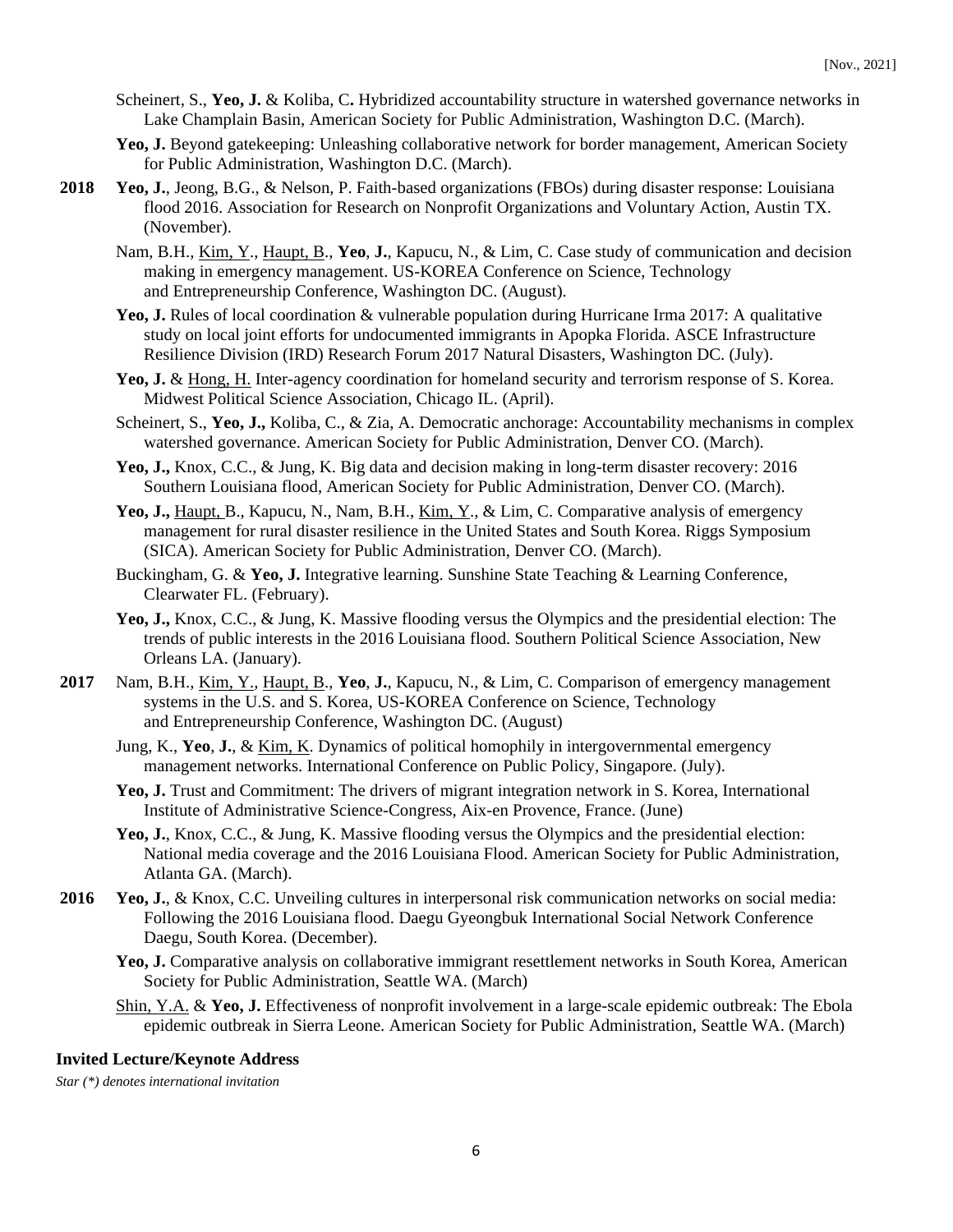**2021** *Invited Speaker\*,* Whole community co-production: The common key to pandemic management around the world*.* International Submit Forum on Social Security Frontier, Shanghai University of Engineering Science, Shanghai, China. (Virtual, October)

*Keynote address\*,* Emergency Preparedness: Multifaceted Approaches. Global Policy Training, Governor's Association of Korea. Invited and organized by Consulate General of Republic of Korea in New York (Virtual, October)

*Invited lecture\*,* U.S. Emergency & Crisis Management: Research and Practice. School of Urban and Environmental Engineering, UNIST| Ulsan National Institute of Science and Technology, S.Korea (Virtual, August).

**2020** *Keynote address\*,* Learning, cognition, & coproduction: Mechanisms behind S. Korea's pandemic management. Special webinar on COVID-19, Korean Connection & Grand Valley State University, Kent County Health Department, MI, USA. (Virtual, November)

*Keynote address\*,* Emergency and crisis management system in the U.S., COVID-19 special webinar series*,*  hosted by Consulate General of Republic of Korea in New York & American Society for Public Administration's Section of Korean Public Administration (Virtual, April).

- **2019** *Invited lecture,* Network methods and tools. Network analysis for public policy and management. UCF SPA graduate seminar. (April).
- **2018** *Invited lecture\*,* Big data: Trends of public attention to natural disasters during 2016 Louisiana flood. School of Government, Nanjing University. Nanjing, China. (June)

*Keynote address\*,* Big data & emergency management. Counterterrorism and governance of emerging crimes in the era of big data. 2018. Police and Science International Forum, Hangzhou, China. (June).

*Invited lecture\*,* Complexity of decision making in emergencies and crises. Yeungnam University. Daegu, S. Korea. (June).

*Invited lecture\*,* Trends of public attention to natural disasters. National Institute of Agricultural Science, Rural Development Administration, S. Korea. (June).

**2017** *Invited lecture \*,* Collective action in emergency management and homeland security research, Korea University, S. Korea (June).

*Invited lecture\*.* Disaster resilience in rural community and FL Hurricane Matthew response network, National Institute of Agricultural Science, Rural Development Administration, S. Korea (June).

*Invited lecture.* Research framework, performance, and directions. UCF SPA international scholars' regular research meeting. (April).

*Invited lecture.* Observations and reflections of UCF SPA first-year faculty, UCF SPA COPHA Teaching Circle, with Drs. Buckingham, Li, and Myser. (April).

## **TEACHING EXPERIENCE**

#### **Courses Taught**

- **PAD** Quantitative Method for Public Administration 1
- **7701** • Doctoral level, PhD core course.
	- 2022 (spring)
- **PAD**  Managing emergencies and crisis (introduction to emergency, crisis, & disaster management)
- **6397** • Graduate-level, MECM core course, service-learning course
	- *Modality: Online - asynchronous (13*)
	- Florida high quality online course designation
	- 2021 (spring, summer,  $\&$  fall), 2020 (spring, summer  $\&$  fall), 2019 (spring), 2018 (spring, summer & fall), 2017 (summer & fall), & 2016 (fall)
- **PAD**  Foundations of emergency management & homeland security (introduction to homeland security)
- **6399**
- Graduate-level, MECM core course • *Modality: Traditional face to face (1)*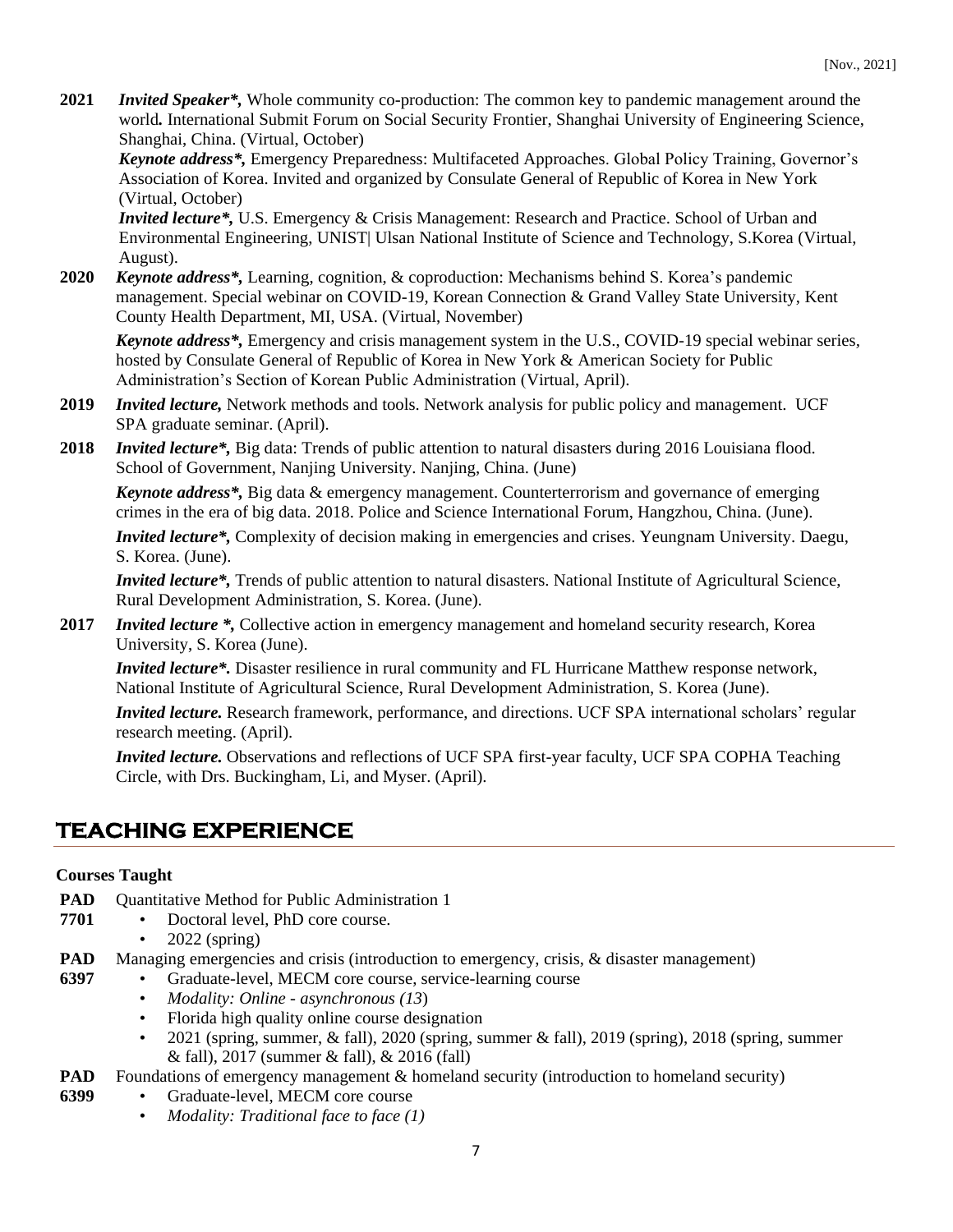• 2017 (Spring)

**6701**

- **PAD**  Analytical techniques for public administration (introduction to statistics)
	- Graduate-level research course, MPA & NMN core course
		- *Modality: Traditional (2), hybrid (1), & online- synchronous (2) & asynchronous (3)*
		- Florida quality online course designation
		- 2021(fall), 2020 (spring & fall), 2019 (spring), 2018 (spring \* fall), & 2017 (spring & fall)
- **PAD**  Research methods for public administration (research design)
- **6700** • Graduate-level research course, MPA & NMN core course
	- *Modality: Hybrid (1), & online - asynchronous (1)*
	- Florida high quality online course designation
	- 2017 (Fall)  $& 2016$  (fall)

#### **Teaching Enhancement Activities**

- **2021** UCF faculty center for teaching and learning
	- Teaching and learning day: the basics and beyond of service learning (online)
- **2020** UCF faculty center for teaching and learning
	- Teaching and learning day: academic dishonesty in online environments (online)
- **2019** UCF faculty center for teaching and learning
	- Summer faculty development conference (diversity track)
	- Teaching and learning day: course transparency  $\&$  inclusive classroom
	- UCF center for distributed learning
		- Inclusive online learning
		- Active learning across modalities: Techniques for fostering active learning in online courses
- **2018** UCF faculty center for teaching and learning
	- Summer faculty development conference: Service-learning track
	- Teaching and learning day: course transparency
	- UCF center for distributed learning
		- Setting the stage: designing for quality online learning experiences
		- Extending the efficacy of the learning management system: Integrating tools to enhance learning online
		- PAL 6000: Personalized and adaptive learning

UCF school of public administration

• Teaching circle series

UCF office of diversity and inclusion

- Diversity certificate series 1-4
- **2017** Sun shine state teaching and learning conference
	- Integrative learning track

UCF faculty center for teaching and learning

- Summer faculty development conference: Personalized-learning track
- Teaching and learning day
- Quality enhancement project workshop series
	- *What is next? Student professionalism*
		- *What is next? Research intensive courses*
- UCF center for distributed learning
	- Extending the efficacy of the learning management system: Integrating tools to enhance learning
	- Personalizing the learning experience: Integrating adaptive elements in online courses
	- IDL 6543: Interactive distributed learning
- UCF office of diversity and inclusion
	- DIV326: Facilitating diversity discussion
- UCF school of public administration
	- Teaching circle series
- Governor's hurricane conference
	- TS22. Planning, building and sustaining public-private partnerships (G262)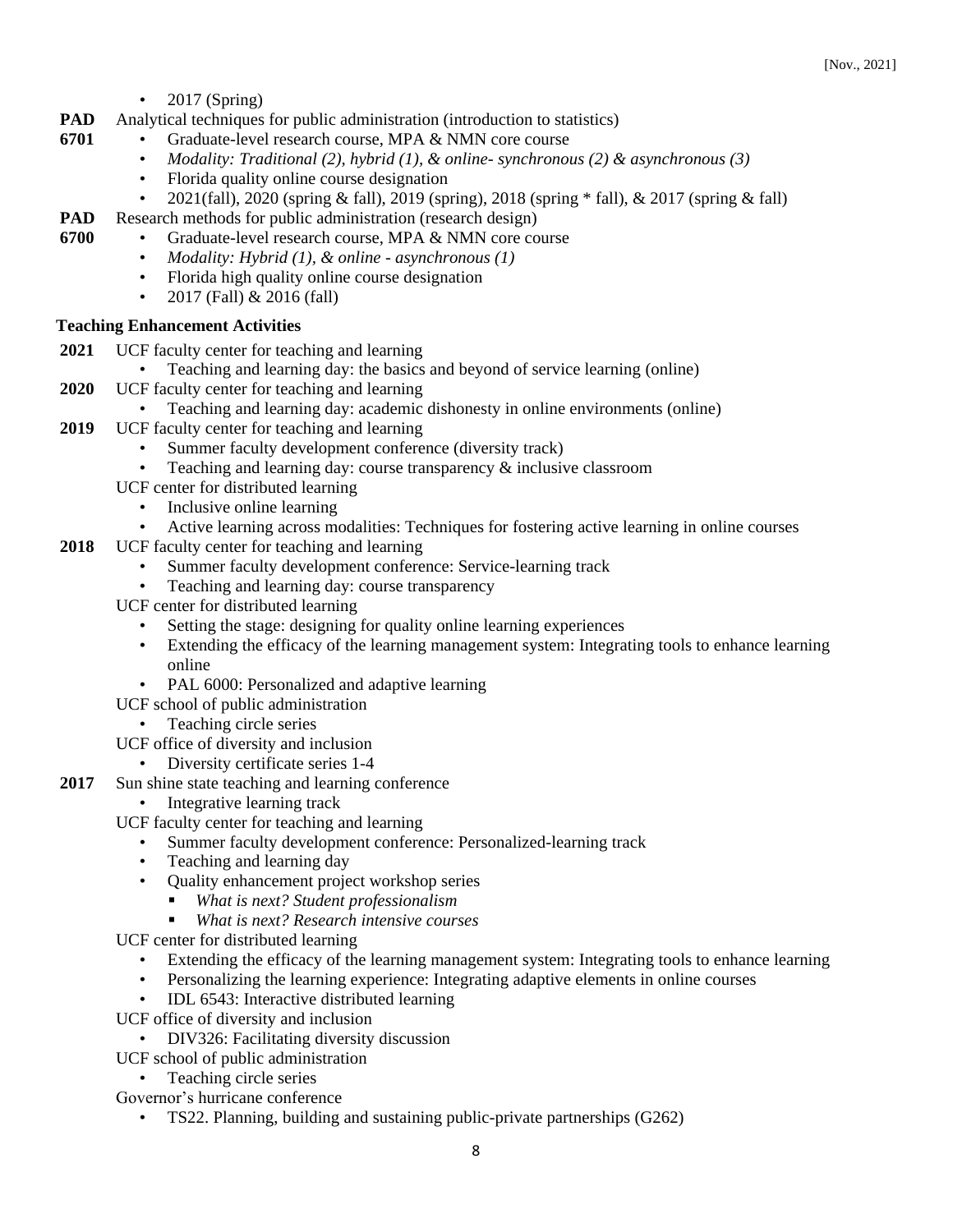- TS26. All-hazards media skills
- TS36. Cross sector disaster simulation
- **2016** UCF faculty excellence
	- Student success
	- UCF center for distributed learning
		- ADL 5000: Faculty development course
		- Online teaching workshop: Personalizing the learning experience: Integrating adaptive elements in online courses
	- UCF office of diversity and inclusion
	- DIV275 Immigrants among us
	- UCF school of public administration
		- Teaching circle series

#### **Doctoral Dissertation**

- Committee Member
- **2020-** Pysmenna, O. Collaborative capacity for effective nonprofit organizational networks serving for the people impacted by humanitarian crisis: The evidence from the military conflict zone in Ukraine (Ph.d. in Public Affairs – Public Administration, University of Central Florida). Chair: Dr. Naim Kapucu

### **SERVICE**

#### **Professional Service**

Journal editor

- **2021** *Co-Guest editor,* Special issue on Diversity Equity and Inclusion, *Public Integrity*
- **2020** *Guest editor*, Special issue on policy responses to COVID-19, *International Journal of Policy Studies*
- **2019-** *Associate editor, Informatization Policy,* National Information Society Agency, S. Korea *Editorial board, International Journal of Policy Studies*
- **2018-** *Associate editor, Natural Hazards Review* (Social and Behavioral Science)
- **2017-** *Editorial board*, *Journal of Contemporary Eastern Asia*

National conference section chair/ executive board member

- **2021-** *Ethics Council member,* Korean Nonprofit and Philanthropy Researchers' Network, Association of Research on Nonprofit and Voluntary Action
- **2021-** *Riggs Symposium Committee,* Section on International and Comparative Administration, American Society
- **2022** for Public Administration
- **2021-** *Data Sharing and Management Committee,* Section on Emergency and Crisis Management, American Society for Public Administration
- **2021-** *Executive board member*, Section on International and Comparative Administration, American Society for
- **2024** Public Administration
- **2017-** *Membership chair*, Section on Emergency and Crisis Management, American Society for Public
- **2023** Administration

*Executive board member*, Section on Emergency and Crisis Management, American Society for Public Administration

#### Manuscript referee

- **2021** *Public Performance & Management Review, Public Administration Quarterly, International Review of Public Administration, Asian Journal of Political Science, Quality & Quantity*
- **2020** *Public Administration Review, Public Administration Quarterly, Natural Hazards Review, Transforming Government: People, Process, and Policy*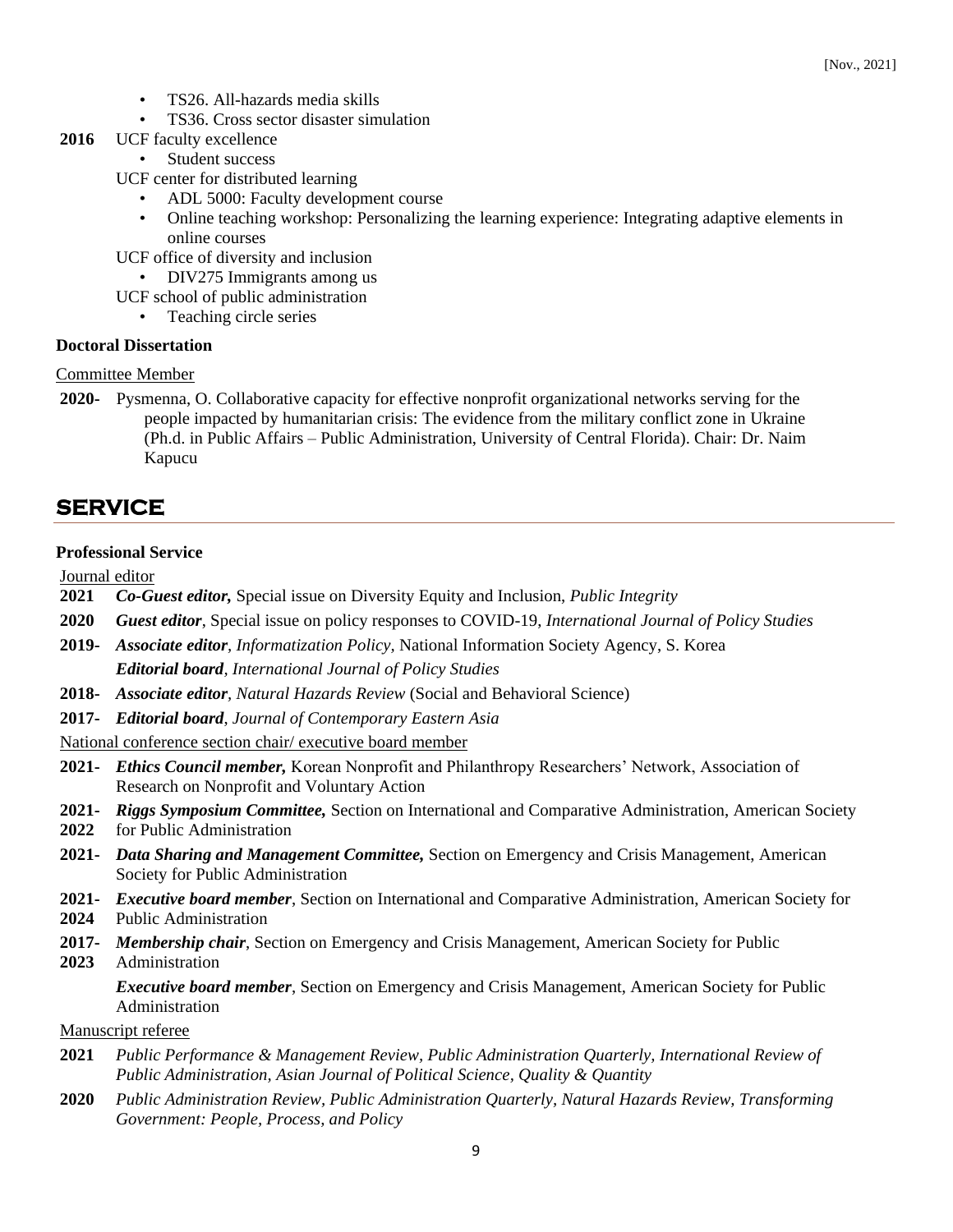- **2019** *Natural Hazards Review, International Journal of Disaster Risk Reduction, Safety Science*
- **2018** *Public Administration Review, Urban Affairs Review, Natural Hazards Review, Safety Science, & Journal of Emergency Management*
- **2017** *The Policy Studies Journal, Policy Science, International Journal of Disaster Risk Reduction, Human Organization, & Quality and Quantity*
- **2016** *American Review of Public Administration, Safety Science, & International Journal of Electronic Governance*

#### Conference panel convener/ chair

- **2021** Public Administration Research Conference, School of Public Administration, UCF (chair/moderator)
- **2020** American Society for Public Administration (chair- cancelled due to COVID-19)
- **2019** American Society for Public Administration (convener/ chair)
- **2018** American Society for Public Administration (convener/ chair)

#### National conference/symposium award committee

**2021** Scholarship of Teaching and Learning Award, Federal Emergency Management Agency Higher Education Symposium

International conference organizing committee

**2017** • International Conference on Crisis and Emergency Management, S. Korea

#### **University & College Service**

University

- **2020** Expert reviewer for work submitted by faculty colleagues in UCF's inaugural offering of Essentials of Online Teaching faculty professional development course, Center for Distributed Learning
- **2017-** Resilience cluster initiative: Disaster resilient communities in metropolitan areas

UCF campus emergency response team member

#### College

**2020-** CCIE Faculty council

#### **2022**

**2020-** PhD program planning committee

#### **School Service**

Advisory council

- **2018-** Center for public & nonprofit management
- School of public administration program development
- **2019** PhD in public administration curriculum development committee
- **2018** In-house Ph.D. program pre-proposal task committee

Emergency management homeland security program (master's, bachelor's) development taskforce

**2016-** Emergency management homeland security program advisory board member

Student mentoring/referee (program)

- **2018** Brie Haupt (Ph.D.), & Sasha Jauregui (Graduate EMHS certificates)
- **2017-** Olga Pysmenna (Ph.D.)
- **2017** Priya Patel (MNM)

#### Hosting/supervising international visiting scholars

- **2020** Shiliang Wang, assistant professor, Qinghai University, China (2020-2021)
- **2019** Cheolhoi Kim, professor, Hannan University, S. Korea (2019-2020)
- **2017** Hyundo Hong, coastal guard S. Korea (2017-2019)